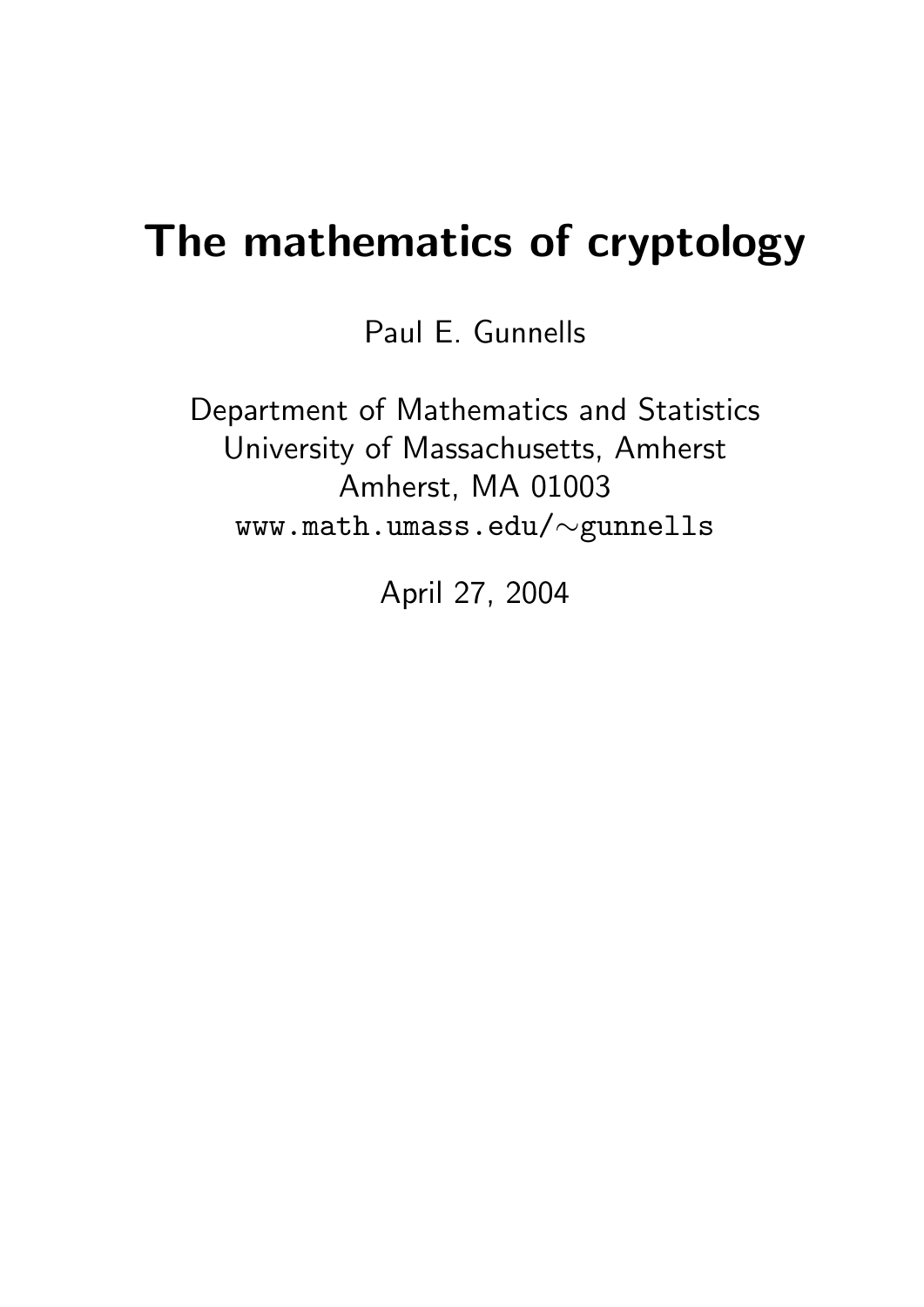### What is *Cryptology*?

- Cryptography is the process of writing using various methods ("ciphers") to keep messages secret.
- Cryptanalysis is the science of attacking ciphers, finding weaknesses, or even proving that a cipher is secure.
- Cryptology covers both; it's the complete science of secure communication.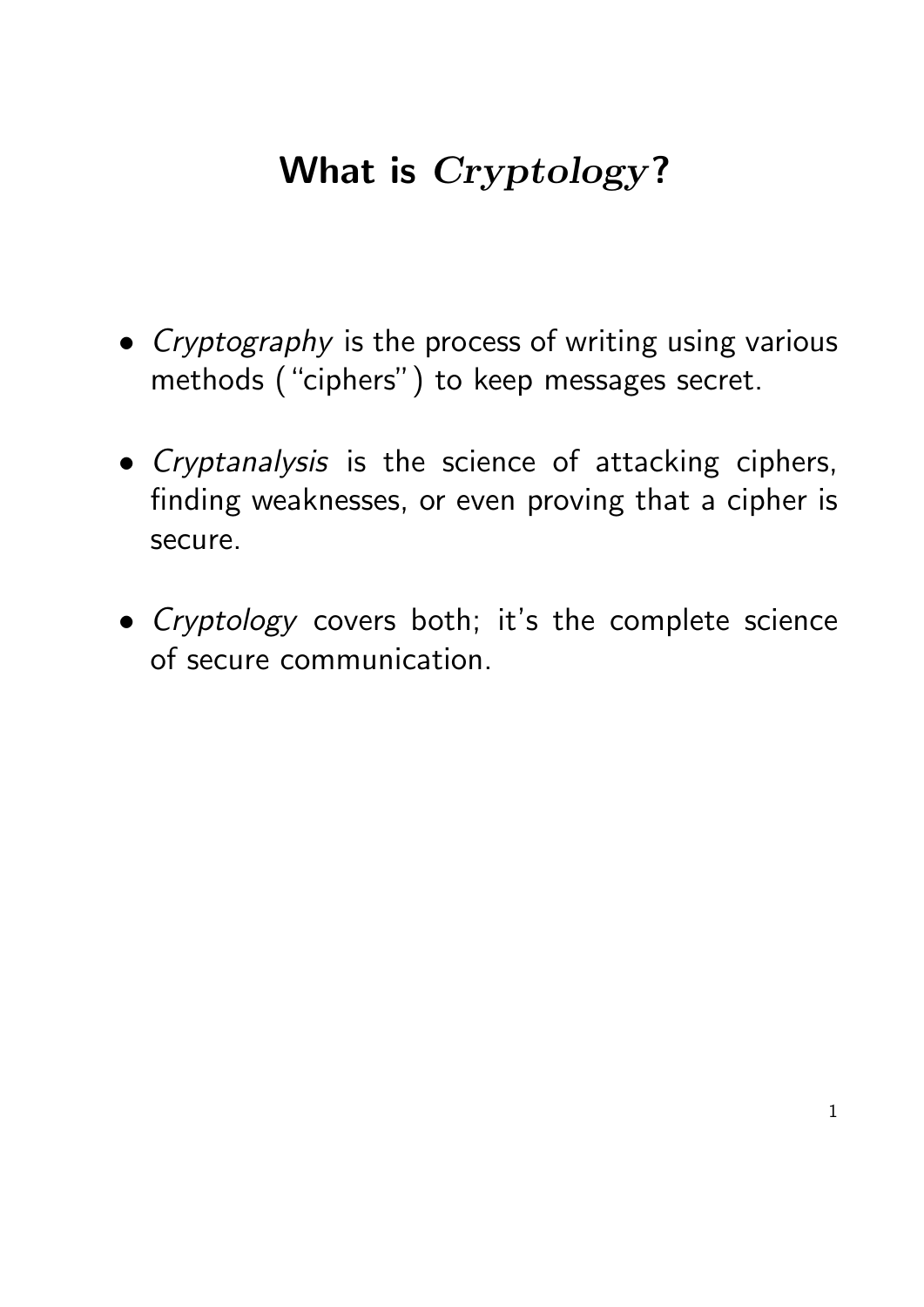#### Basic terminology/notation

- $P$  is the *plaintext*. This is the original readable message (written in some standard language, like English, French, Cantonese, Hindi, Icelandic, . . . ).
- $\bullet$  C is the *ciphertext*. This is the output of some encryption scheme, and is not readable by humans.
- $\bullet$  E is the encryption function. We write, for example,

$$
E(P) = C
$$

to mean that applying the encryption process  $E$  to the plaintext  $P$  produces the ciphertext  $C$ .

 $\bullet$  *D* is the *decryption function*, i.e.

$$
D(C) = P.
$$

Note  $D(E(P)) = P$  and  $E(D(C)) = C$ .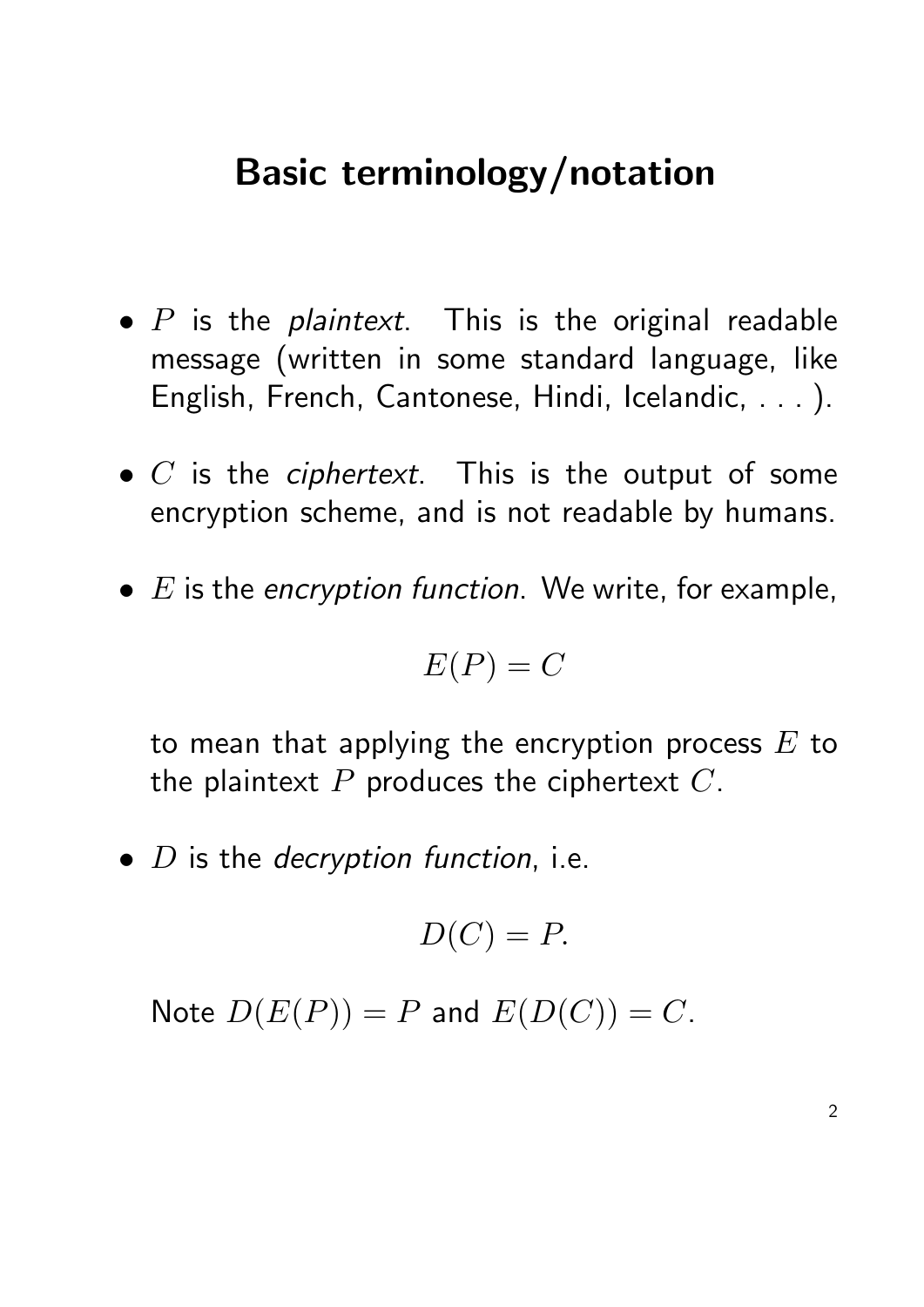### Basic terminology/notation (cont'd.)

- The encryption key is piece of data that allows the computation of  $E$ . Similarly we have the *decryption* key. These may or may not be the same. They also may not be secret, as we'll see later on.
- To attack a cipher is to attempt unauthorized reading of plaintext, or to attempt unauthorized transmission of ciphertext.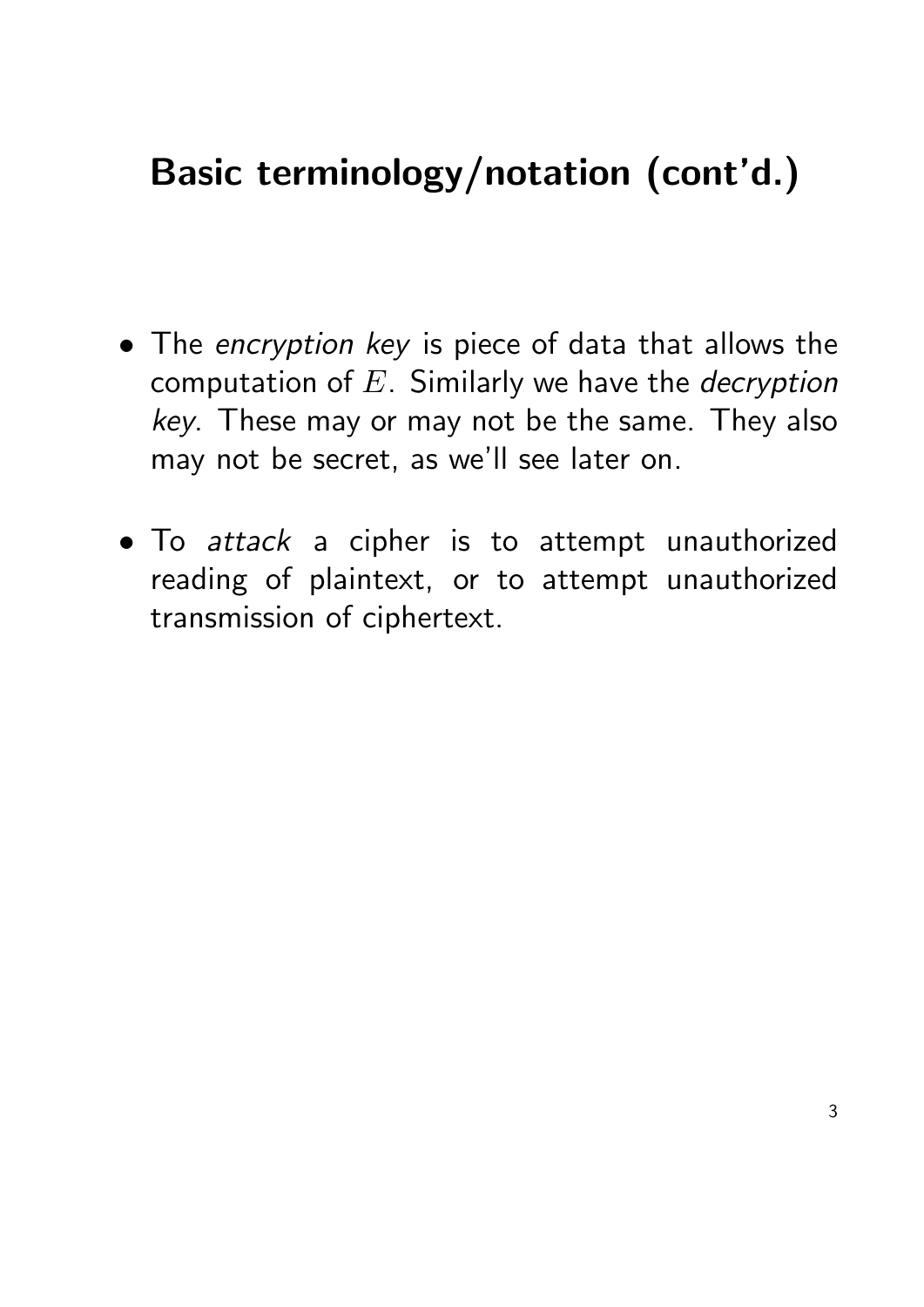#### Shift (aka Cæsar) cipher

• Encode letters by numbers:

 $A \mapsto 0, B \mapsto 1, C \mapsto 2, \ldots, Z \mapsto 25.$ 

- Choose a key  $t$ , which is a number between  $0$  and 25 (for Cæsar,  $t$  was always 3).
- For each letter P, E is defined by  $E(P) = P + t$ , i.e. add  $t$  to the code for each letter to get a new letter code. If you wind up with a number over 25, loop around to the beginning (like on a clock going past midnight). So, e.g.  $25 + 3 = 2$ .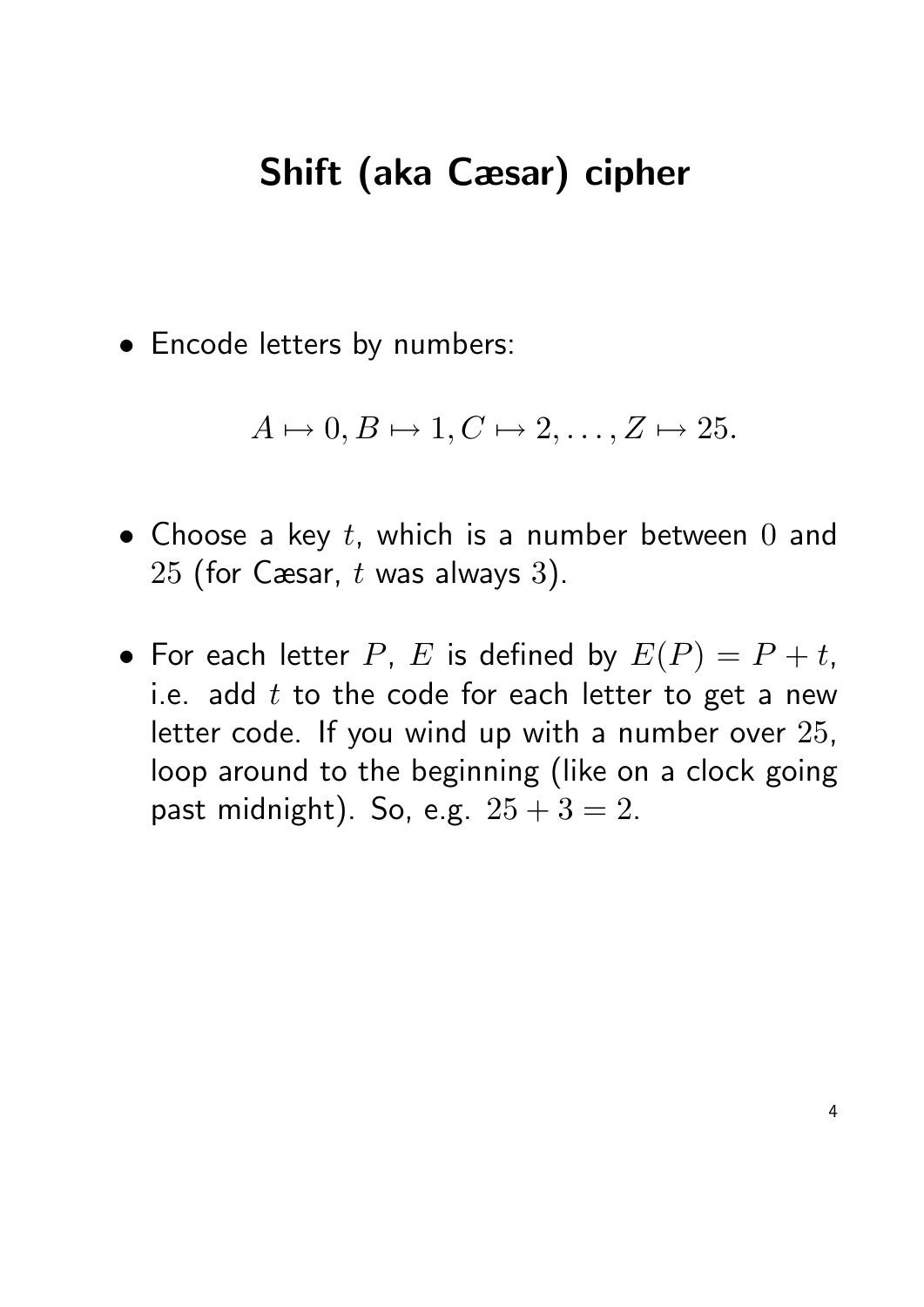### Shift (aka Cæsar) cipher (cont'd.)

For example, if we take  $t = 17$ , then encrypting the plaintext

ALLOFGAULISDIVIDEDINTOTHREEPARTS

yields the ciphertext

RCCFWXRLCZJUZMZUVUZEKFKYIVVGRIJK

• Decryption is done by  $D(C) = C - t$ .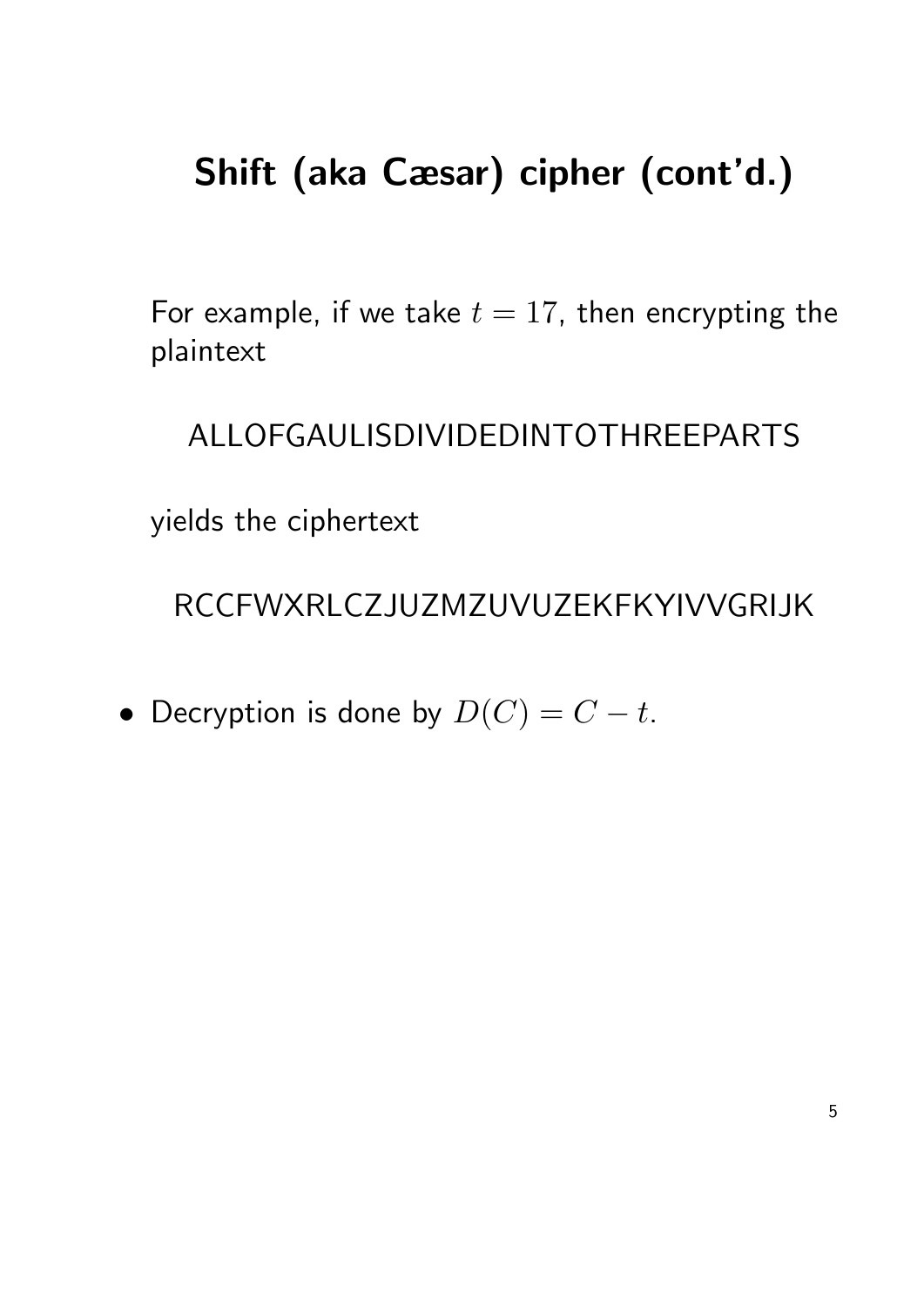### Remarks

- How did Cæsar get to rule the known Western world using this? It's horrendously insecure.
- Variations:
	- $\circ$  Affine cipher: Choose a number  $a$  and define  $E(P) = aP + t$ . Must be careful choosing a, e.g.  $a = 0$  not very useful.
	- Digraph affine cipher: Choose numbers

$$
a_1, a_2, b_1, b_2, t_1, t_2,
$$

and then encrypt by transforming *pairs* of letters:

$$
E(P_1, P_2) = (a_1P_1 + b_1P_2 + t_1, a_2P_1 + b_2P_2 + t_2).
$$

Again the choices must be made carefully. But these schemes are still insecure, since natural languages have statistical biases (the Wheel of Fortune phenomenon).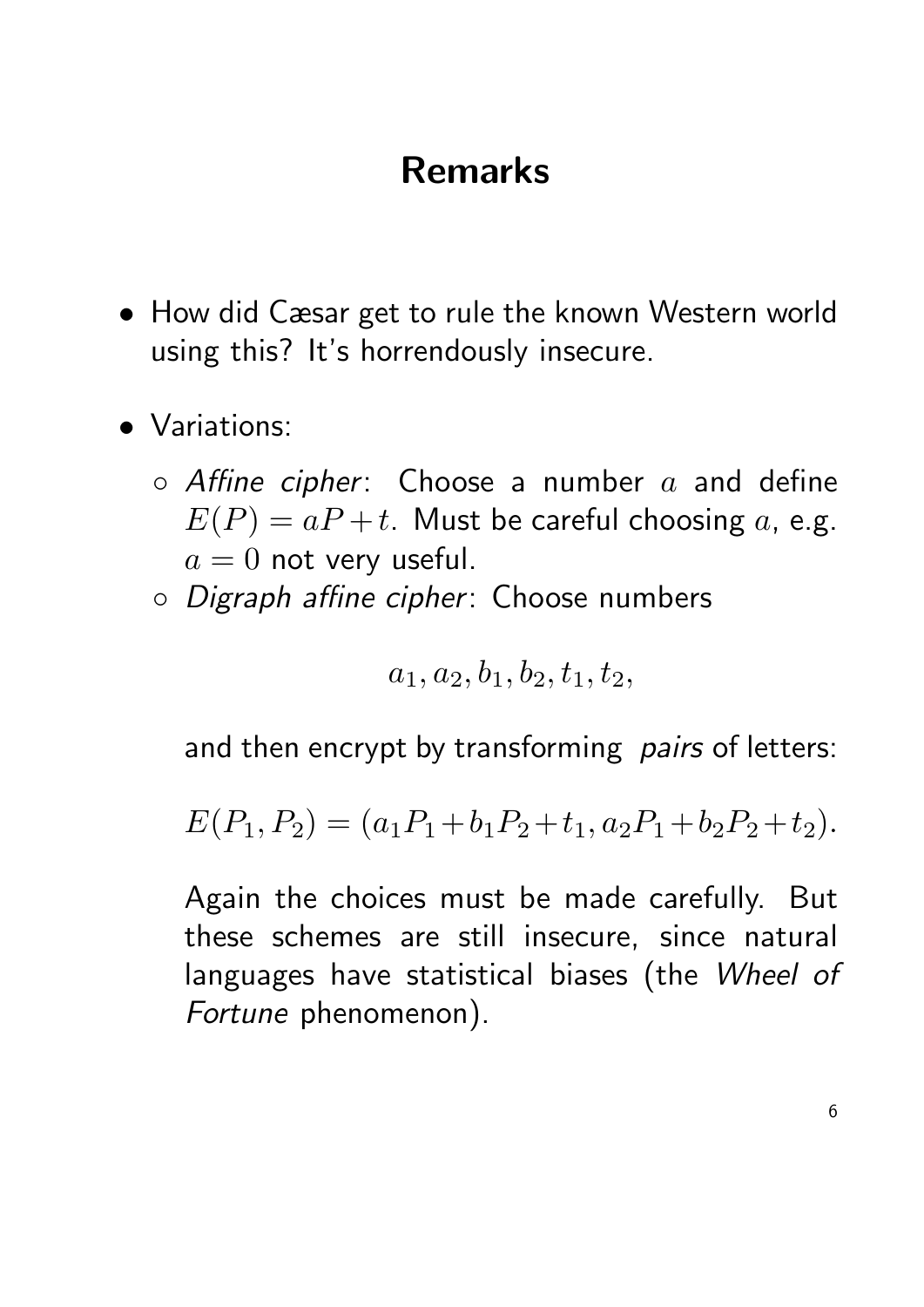### Other uses of cryptography: Protocols

Today we use cryptography for a lot more than just sending secret messages.

- Authentication. Alice receives ciphertext from Bob. How can she be sure that the message originated from Bob? How can she be sure that the message wasn't corrupted? How can Bob be sure Alice received it? How can Alice make sure that Bob can't deny having sent it?
- Key exchange. Over an insecure channel, Alice and Bob exchange two pieces of data that allow them to compute a common encryption/decryption key. But any attacker who intercepts the transmissions can't recover the key.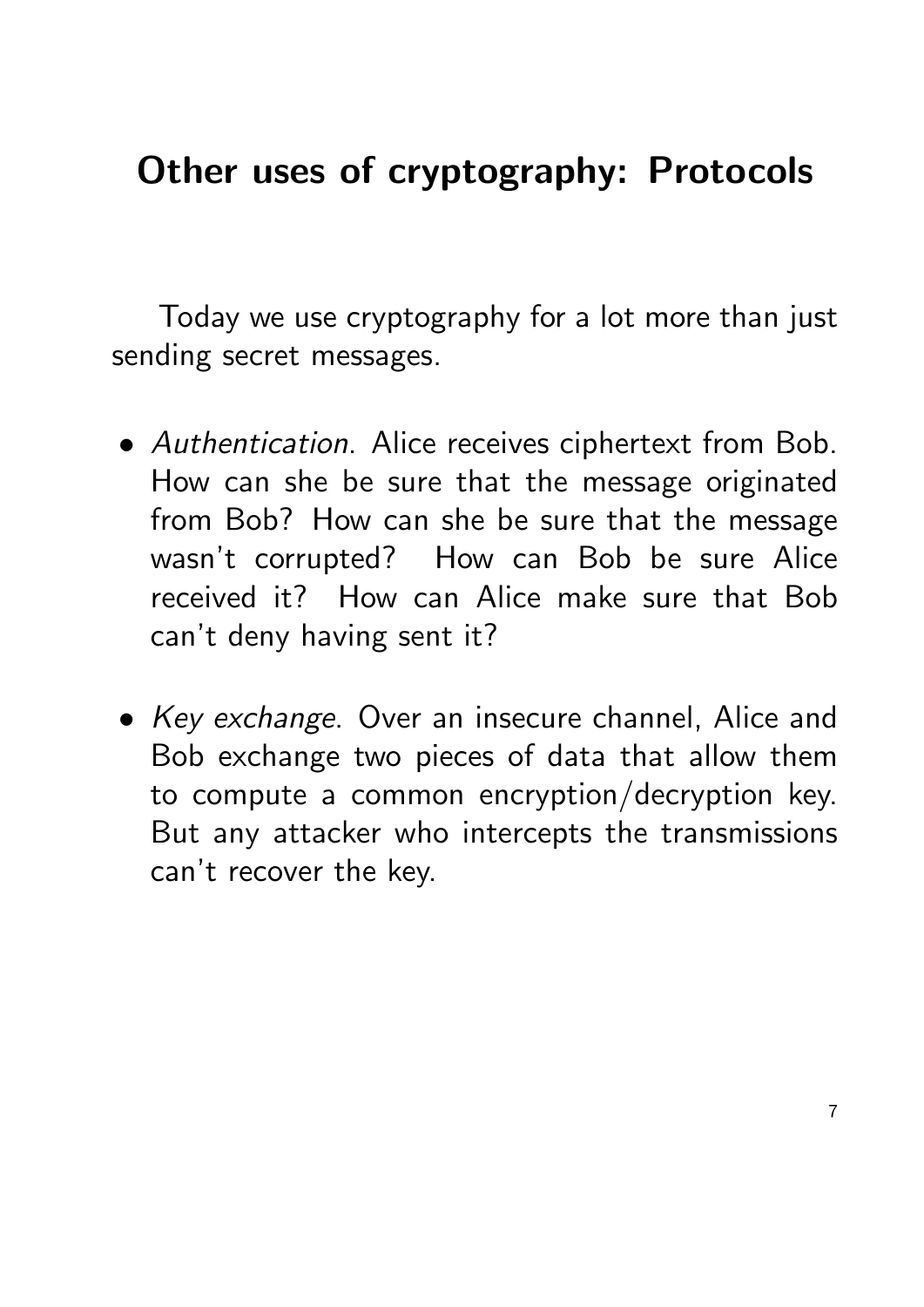# Protocols (cont'd.)

- Zero-knowledge proofs. Alice can unequivocally convince Bob that she has a certain piece of information, without revealing the exact piece of information to Bob.
- Secret sharing. Alice, Bob, Carol, ..., Yanni, and Zeke each have a piece of information that is part of a commonly held secret  $S$ .
	- $\circ$  If N or more of them meet and combine their knowledge, then  $S$  can be reconstructed.
	- $\circ$  But if less than N get together, S cannot be reconstructed.

All of these protocols are in common usage in computer networks today (ATMs, the Web, . . . ). They are also crucial in sensitive communication between governments.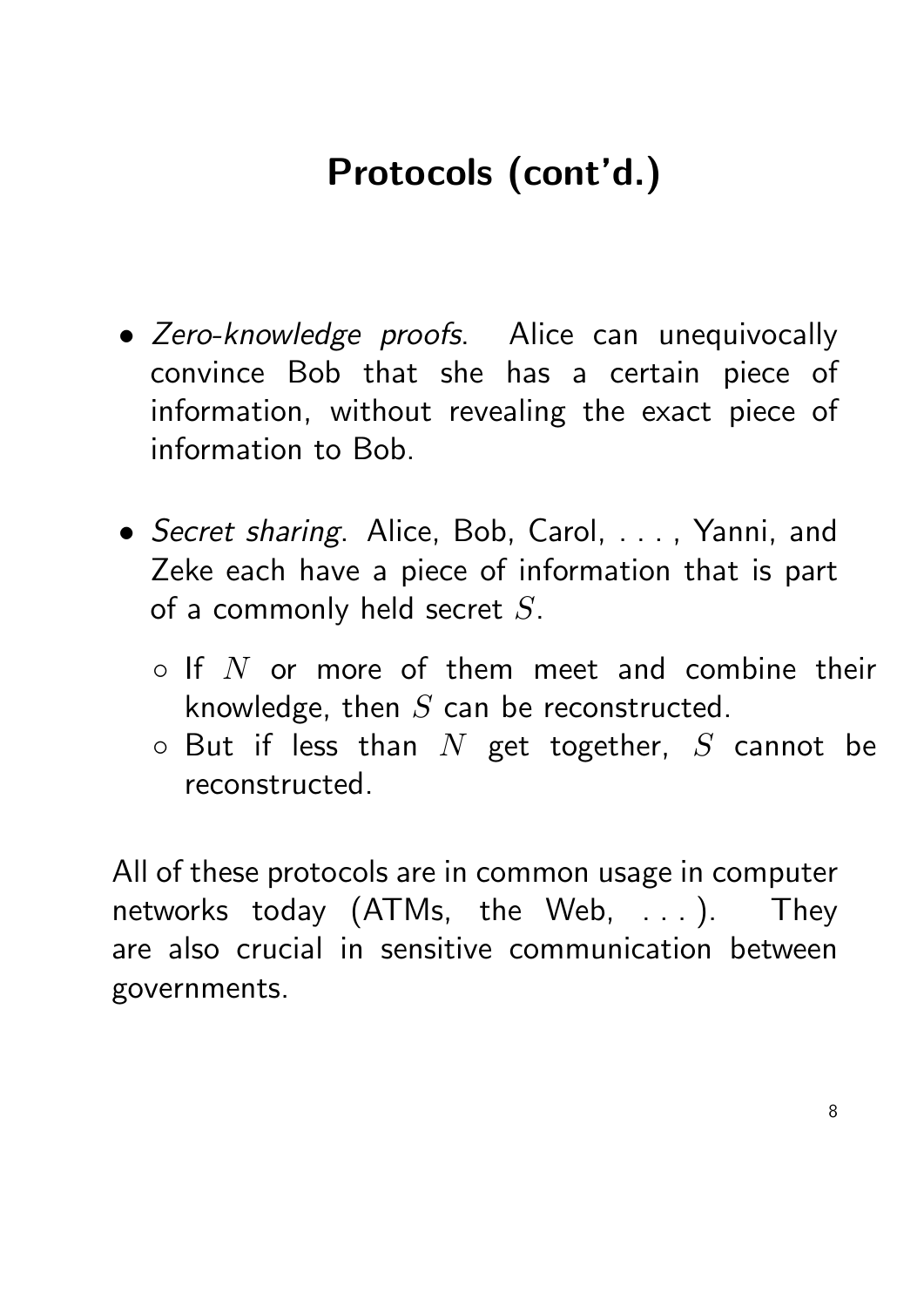### A modicum of mathematics

- Integers. Positive and negative counting numbers as well as 0, i.e.  $\{ \ldots, -2, -1, 0, 1, 2, \ldots \}.$
- Prime. A positive integer that is divisible only by 1 and itself, e.g.  $2, 3, 5, 7, 11, \ldots, 4136658067, \ldots$ . The largest known prime today is  $2^{20996011} - 1$ , and has 6320430 digits. Integers that aren't prime are called composite.
- Factoring. Writing an integer as a product of smaller integers, e.g.  $60 = 2^2 \cdot 3 \cdot 5$ .
- Primality test. A test to decide whether or not an integer is prime. This is not the same as factoring.
- Probabilistic primality test. A test to decide whether or not an integer is prime to an (explicitly computable) high probability. Integers that pass these tests are called *pseudoprimes*, and in applications are just as useful as honest primes.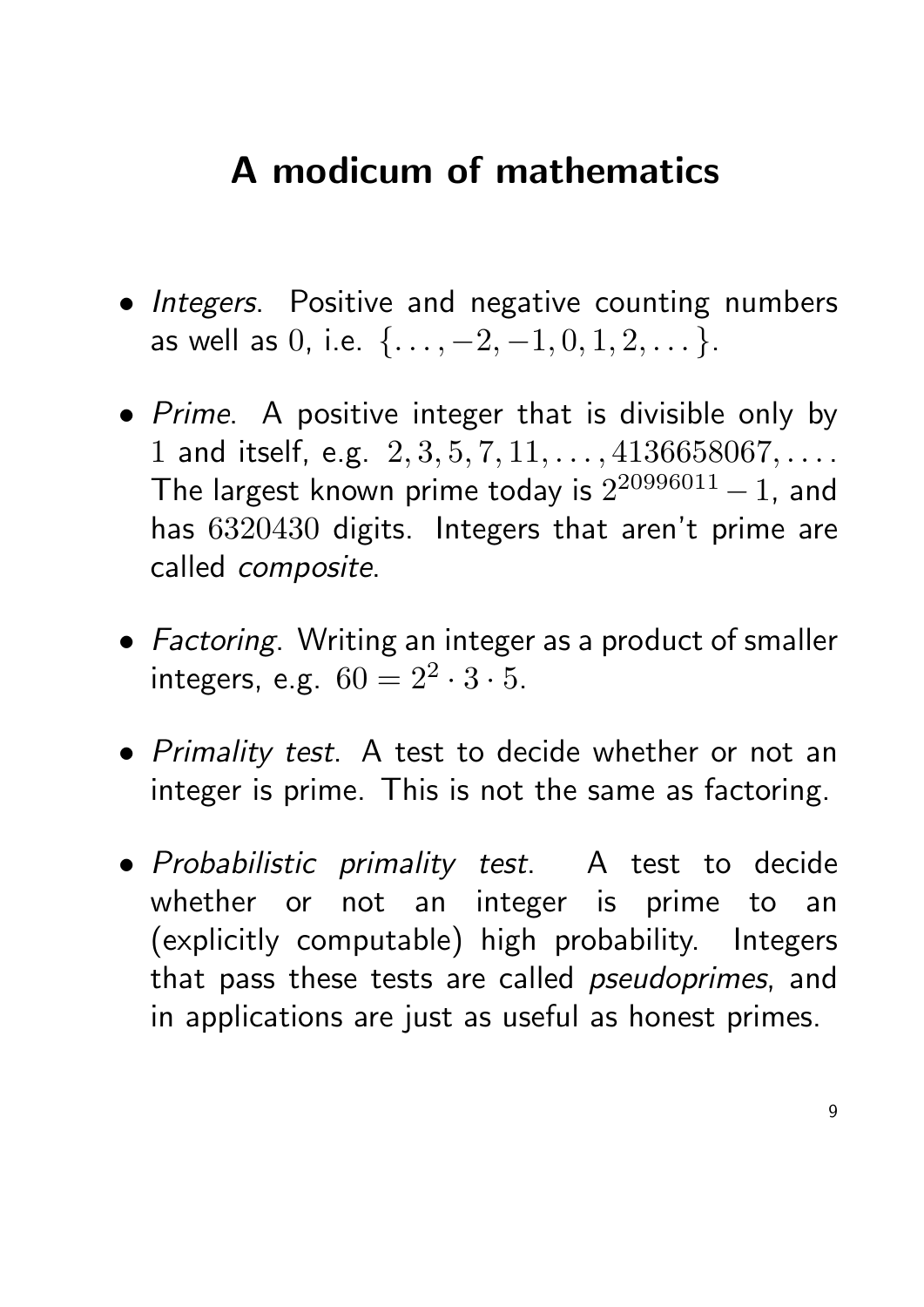### Public Key Cryptography

Each user has an encryption function and a decryption function.

- Alice makes her encryption function  $E_A$  publicly known, but keeps her decryption function  $D_A$  secret.
- Bob wants to send Alice a message  $P$ , so he computes  $C = E_A(P)$  and sends it to her.
- Alice receives C and computes  $P = D<sub>A</sub>(C)$ .

What makes this different from previous schemes, and why is it secure? The point is that the encryption/decryption functions are set up so that  $D_A$ is very difficult to compute only knowing  $E_A$ . Thus, even if an attacker knows  $E_A$ , he can't compute  $D_A$ and hence can't read Bob's message.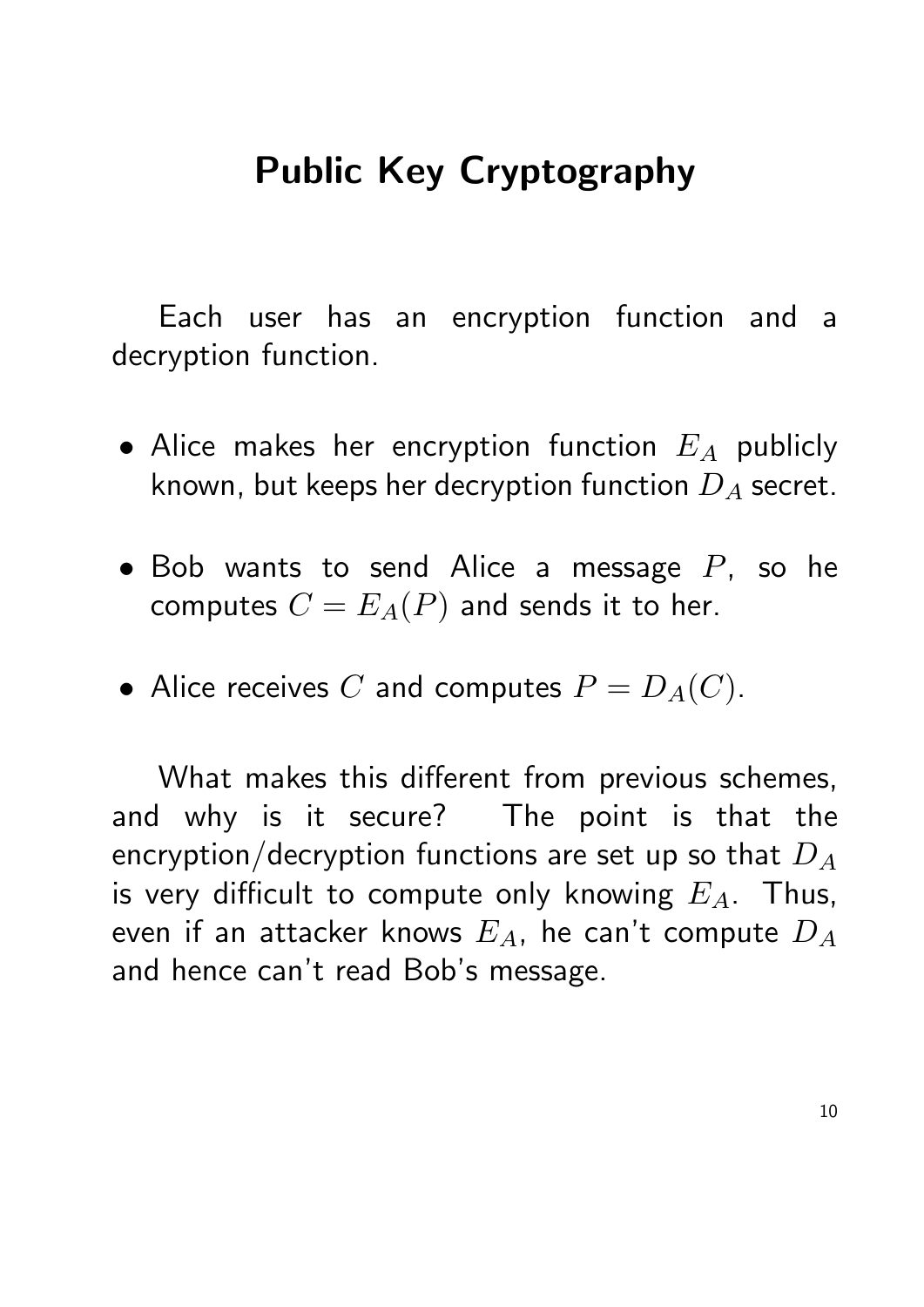### The RSA scheme

But how can it be that  $D_A$  isn't easily computable from  $E_A$ ? How can there be such functions?

The RSA implementation of public key cryptography is based on the following empirically observed fact (here written as if it were carved in stone):

Multiplying two integers is easy, but finding a nontrivial factor of an integer is hard.

In other words, integer multiplication is in practice a "one-way function." If a number is large, it's essentially impossible to factor it.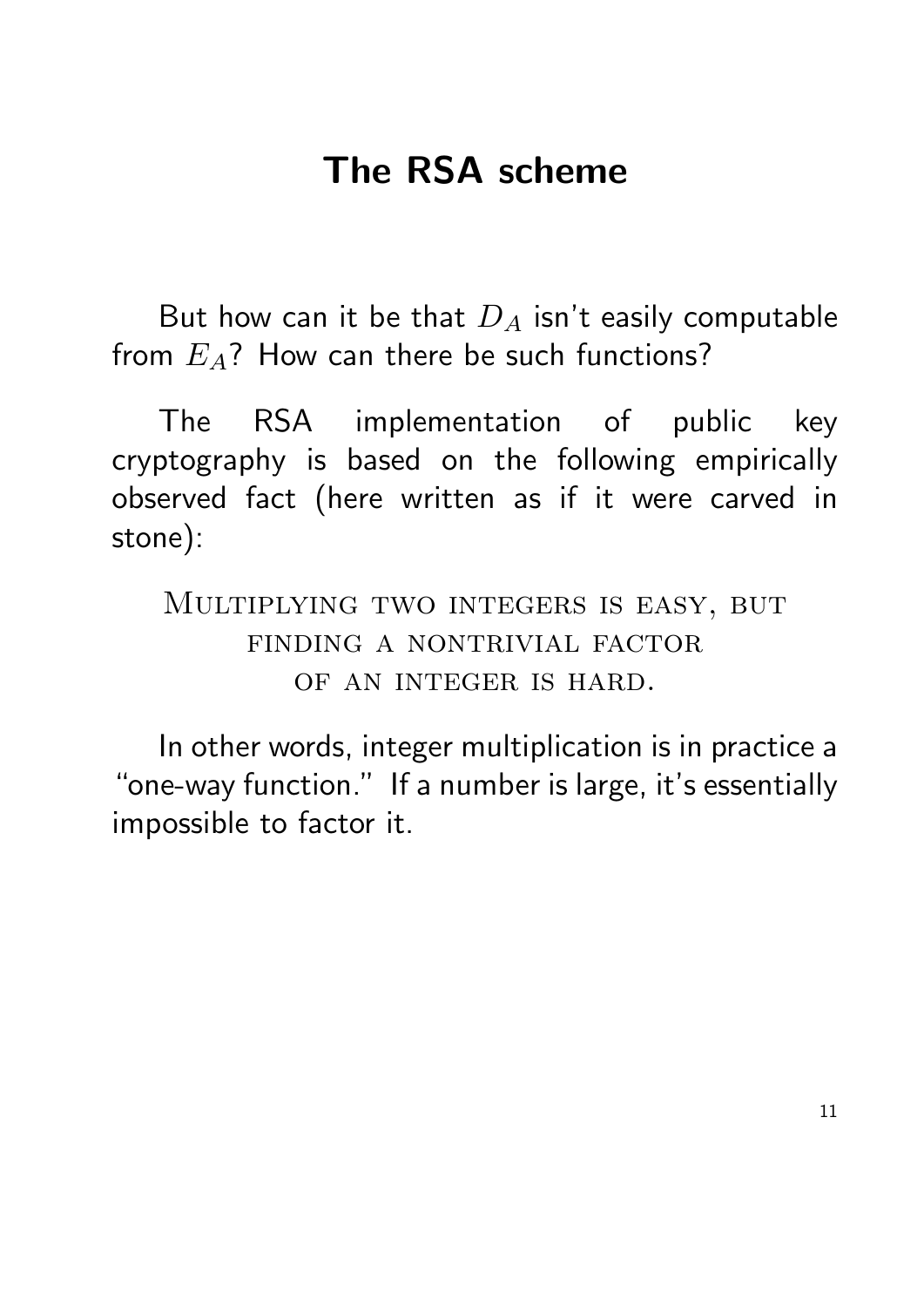## The RSA scheme (cont'd.)

- Alice secretly chooses two large primes  $p, q$ . Large means each has two hundred or so digits.
- She computes  $N = p \cdot q$ . Her encryption function  $E_A$  is built out of  $N$ , so she is essentially making N publicly known.<sup>1</sup>
- Her decryption function  $D_A$ , on the other hand, needs  $p$  and  $q$  to work. But knowing  $N$  isn't enough to figure out  $p$  and  $q!$

<sup>&</sup>lt;sup>1</sup>Actually she also makes another auxiliary integer  $e$  publicly known, but never mind. Knowledge of e doesn't help to figure out  $D_A$ .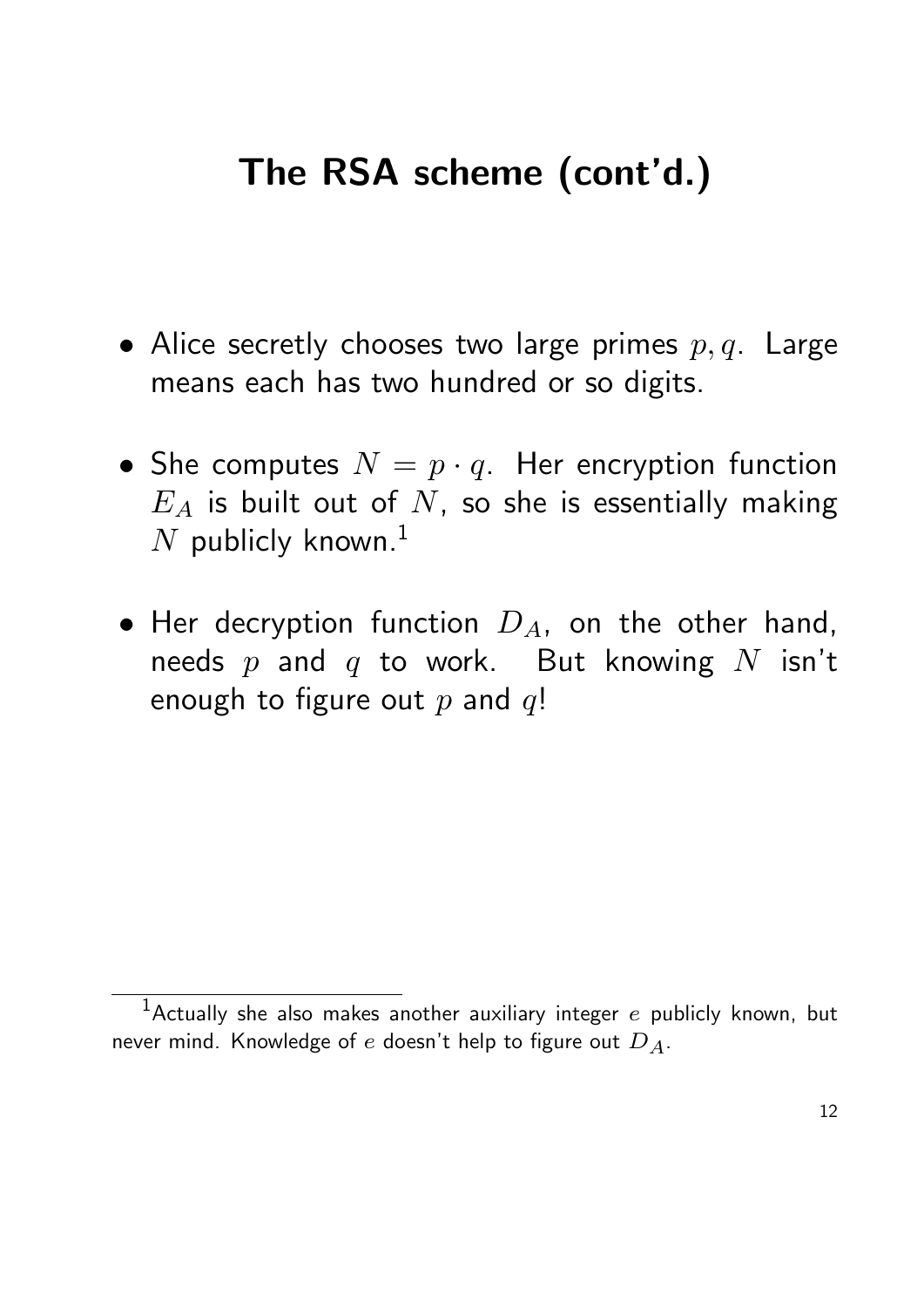### Example of a protocol: Sender authentication

Each person has his own secret decryption function  $D$ , and everyone knows everyone else's encryption function  $D$ . Alice receives a message from Bob. How can she be sure it's really from him?

- At the very end of his message, Bob attaches an encrypted digital signature  $S'=D_B(S).$ 
	- $\circ$  S is a plaintext phrase ("Look at me; I'm as helpless as a kitten up a tree; Love, Bob"), but
	- $\circ$   $S'$  looks like gibberish (it's been munged by the decryption function, which randomly garbles plaintext just as well as the encryption function).

Hence the whole message  $P$  looks like normal plaintext with some junk at the end  $(S')$ .

• Bob then computes  $C = E<sub>A</sub>(P)$  and sends it to Alice.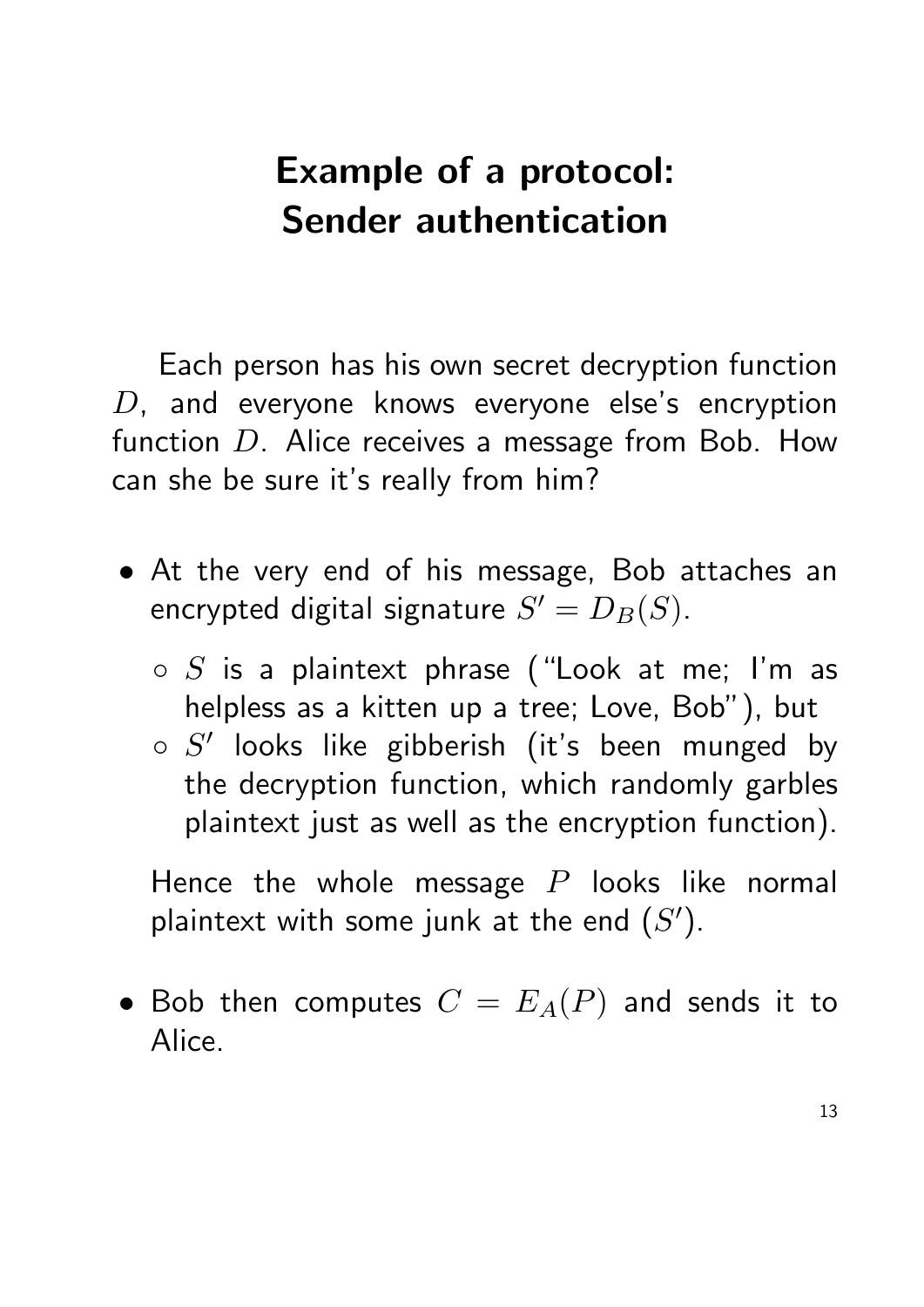## Example of a protocol: Sender authentication (cont'd.)

- Alice applies  $D_A$  to C and recovers P. She notes the gibberish  $S'$  at the end.
- Alice detaches  $S'$  and computes  $E_B(S')$ . (Recall that this function is publicly known).
- Since  $E_B$  undoes  $D_B$ , she gets as output S! Now she knows the message really came from Bob, since only he knows  $\bar{D}_B$ , and to get  $S$  as  $E_B(S')$  means that  $S'$  must have been computed using  $D_B$ .
- Finally she reads the actual message with signature. Blush, warm heartfelt glow, fade to black.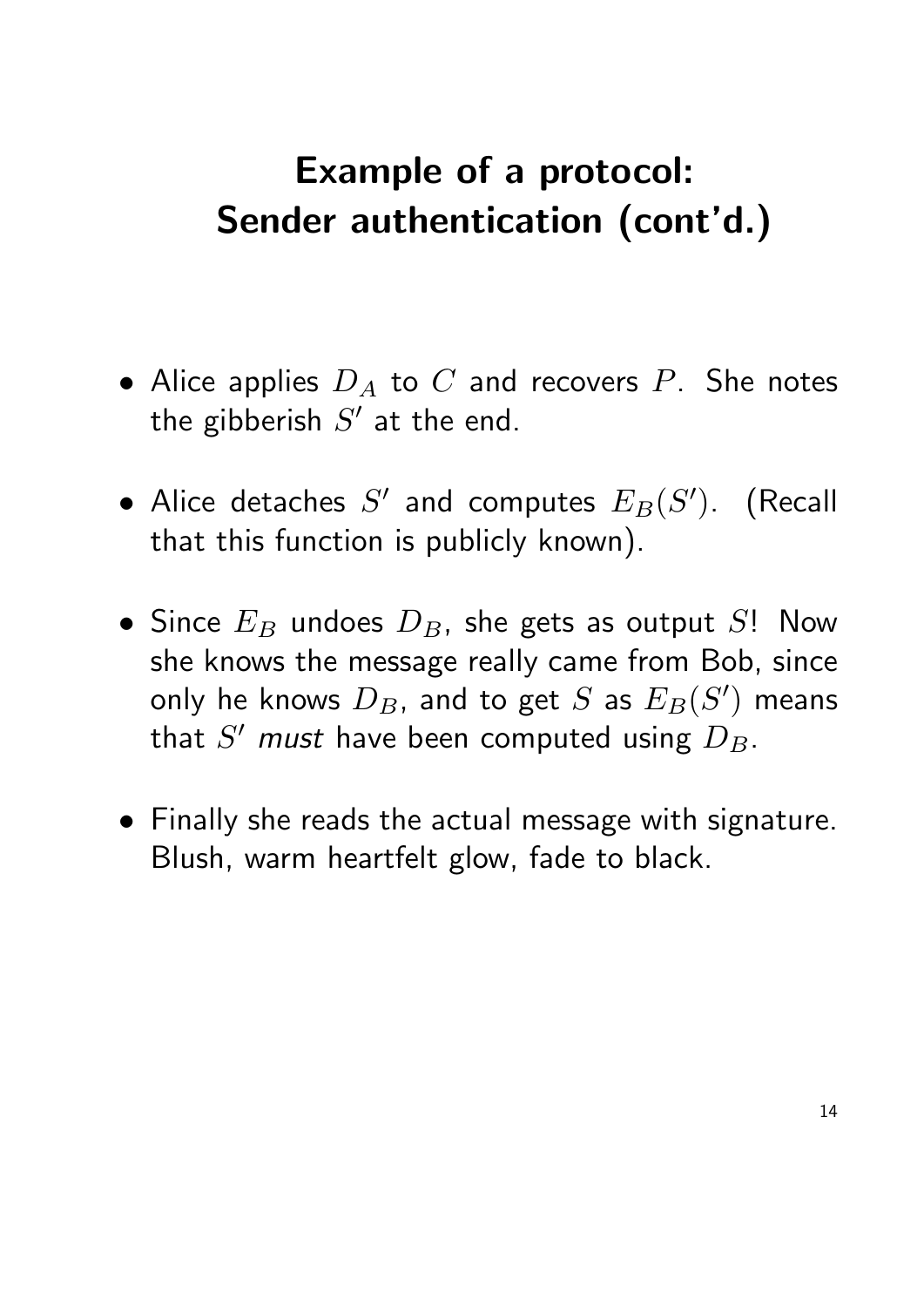### What does mathematics offer?

- Other sophisticated implementations of public key schemes
	- discrete logarithm schemes
	- elliptic curve cryptosystems
	- braid group cryptosystems
- Implementation improvements
	- effective primality tests
	- primality certificates
	- better versions of basic algorithms to speed up implementations
- Techniques to attack cryptosystems
	- advanced factoring methods such as the general number field sieve
	- other attacks based on statistical/probabilistic approaches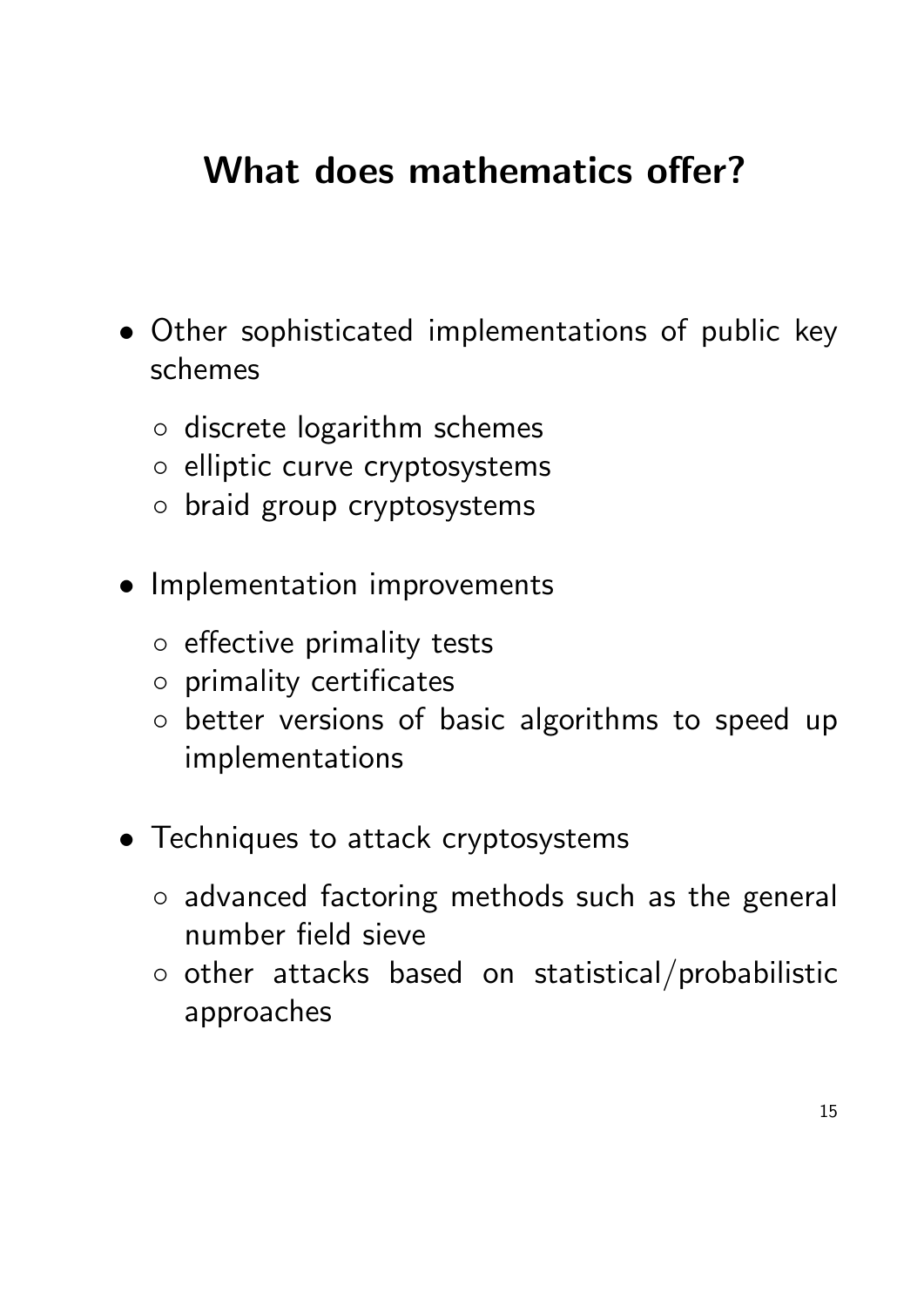#### Recent accomplishments

A team led by Jens Franke of Bonn University (Germany) recently<sup>2</sup> factored the  $174$ -digit RSA challenge number RSA-576

1881

#### 9881292060 7963838697 2394616504 3980716356 3379417382 7007633564 2298885971 5234665485 3190606065 0474304531 7388011303 3967161996 9232120573 4031879550 6569962213 0516875930 7650257059

into its two 87-digit prime factors. For this they won the not too shabby sum of \$10,000. Such "challenges" are the only way we know that RSA is secure. In other words, factoring isn't *provably* hard, just empirically hard.

<sup>2</sup>December 3, 2003. In fact this was the day after the discovery of the largest known prime.